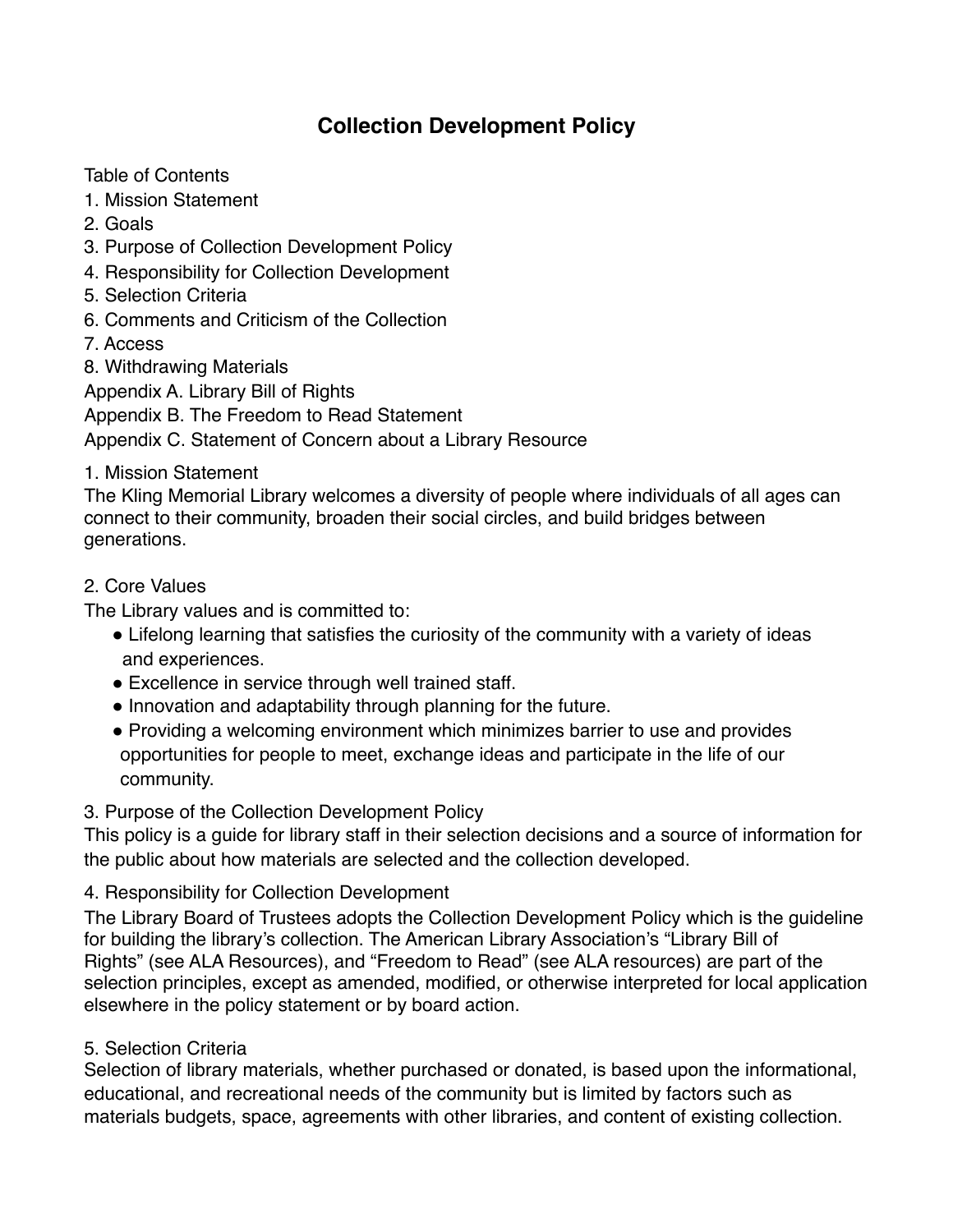Each potential acquisition must be considered in terms of its own excellence and the audience for whom it is intended. There is no single standard that can be applied in all acquisition decisions. Some materials may be judged primarily in terms of artistic merit, scholarship, or value as human documents; other materials are selected to satisfy the recreational or informational needs of the community. Expanding areas of knowledge, changing social values, technological advances, and cultural differences require flexibility, open mindedness, and responsiveness in the evaluation and reevaluation of all library materials. In order to build collections of merit, all acquisitions, whether purchased or donated, will be considered according to the following general and specific criteria listed below alphabetically:

A. General Criteria for Evaluation of Library Material

Appropriateness and effectiveness of medium and content Attention to critics, reviews, and public Cooperative agreements with other libraries Importance as a document of the times Insight into human and social conditions Present and potential relevance to community needs Prizes, awards, or honors received Relation to existing collection and material on subject Reputation and/or significance of author, producer, artist, etc. Skill, competence, and purpose of author, producer, artist, etc. Suitability of physical format for library use Suitability of subject and style for intended audience

- B. Specific Criteria for Evaluation of Works of Information and Opinion Authority of author, producer, artist, etc. Clarity, accuracy, and logic of presentation Comprehensiveness and depth of treatment Contribution of the work to the balance of the collection Objectivity and integrity Representation if challenging works, including extreme and/or minority points of view
- C. Specific Criteria for Evaluation of Works of Imagination Artistic expression, presentation, and experimentation Effective characterization Representation of important movement, genre, trend, or national culture Sustained interest Vitality and originality
- D. Gifts

The library encourages gifts of materials or money to purchase them. Gift materials will be evaluated according to the criteria listed above to determine suitability for inclusion in the library's collection. Gifts will be treated as any other material in the selection and deselection process.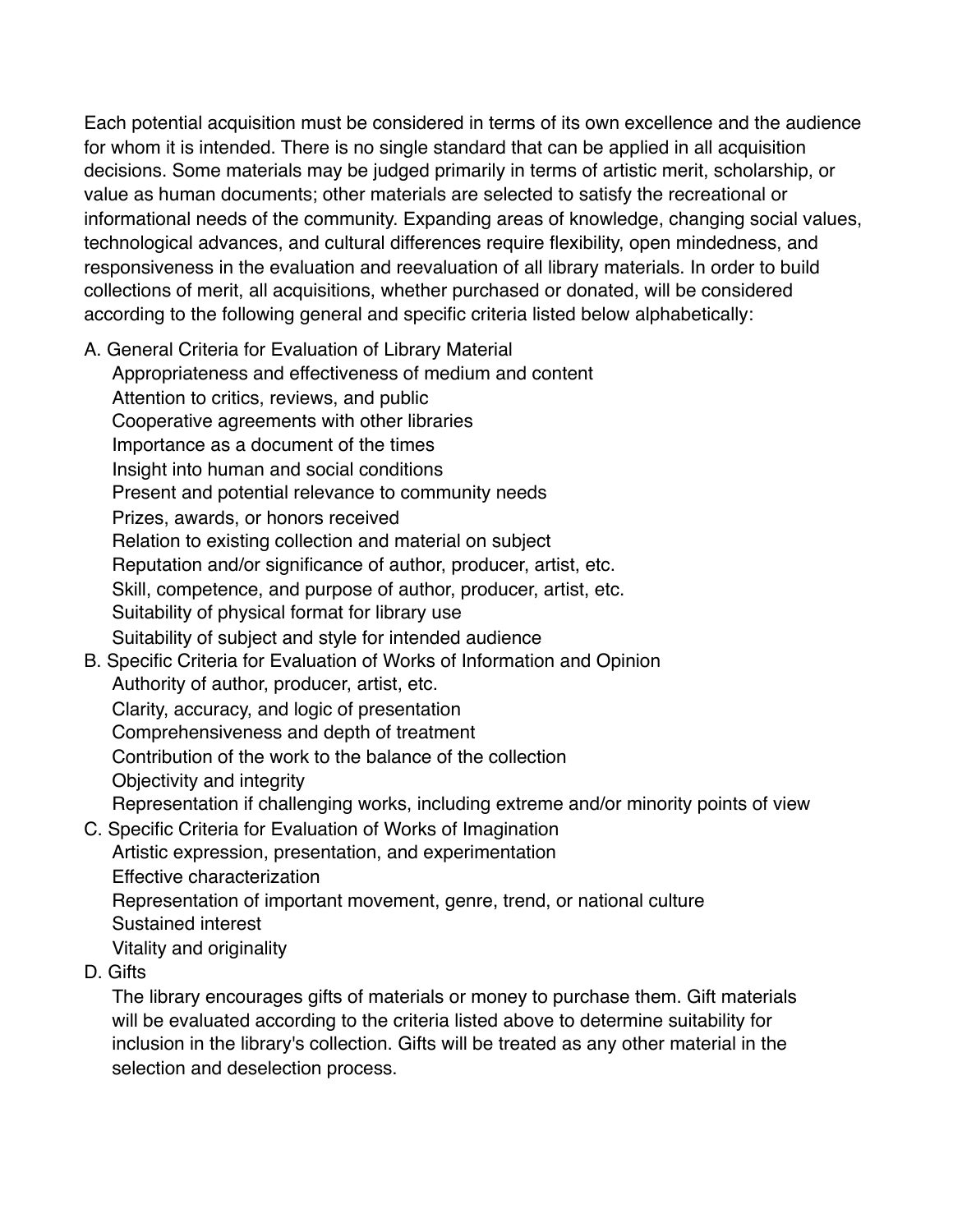#### 6. Comments and Criticism of the Collection

Because of the rich diversity of human experience and opinion, it is inevitable that some materials in the library's collection will be objectionable to some people in the community. The library in a very real sense belongs to the whole community to the minority as well as the majority.

The library staff and the library board welcome comments and criticisms of the collection as a whole or of individual items. Persons are welcome to meet with the director and then attend library board meetings to discuss the statement of purpose, selection policy, library collection as a whole, and individual items in the collection or available through the library. Procedure followed to express concern:

Complete the Request of Material Reconsideration form and submit to the library director. Discuss the concern with the director

Meet with the Library Board of Trustees to discuss the concern

Board may convene a community group to advise

Board makes final decision.

#### 7. Access

The library does not restrict access to library materials except for the express purpose of protecting material from mutilation and theft. Materials are shelved for the convenience of their general audience and according to shelf space. Children, young adults, and adults may use any items in the library collection.

Parents or guardians, not the library or its staff, are responsible for the materials accessed by children. Parents or guardians and only the parents or guardians may restrict their children and only their children from access to materials or resources at the library as allowed by law.

# 8. Withdrawing Materials

Weeding is an essential and accepted part of library collection development.

Obsolescence, use damage, and normal wear and tear make the withdrawal of materials a continuous process. The withdrawn materials are sold, traded, destroyed, or disposed of in any way the director and Library Board deem appropriate.

Adopted: December 12, 2013 Revised and Approved: March 13, 2014 Reviewed & Approved: November 8, 2018 Revised & Adopted: November 15, 2021